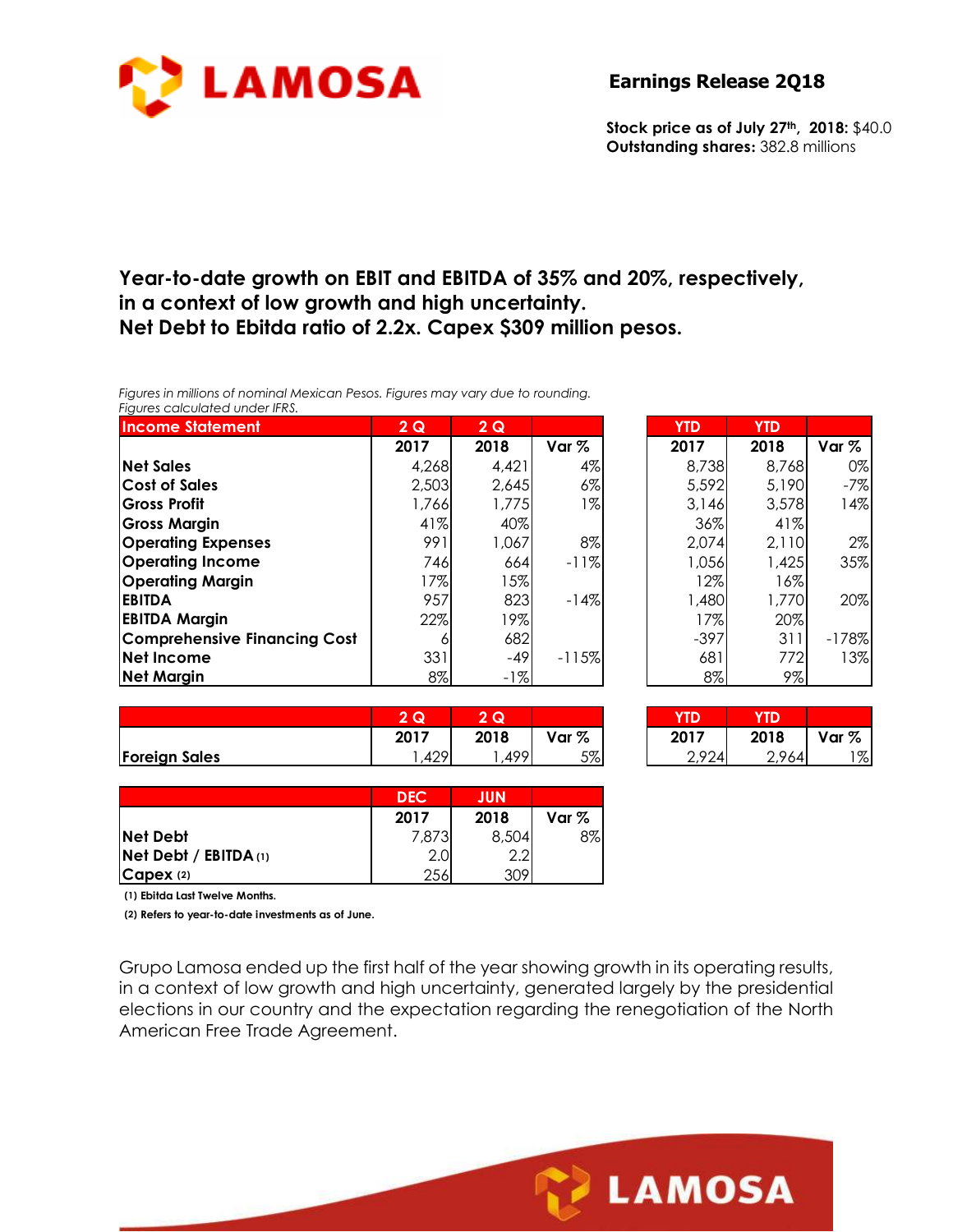

**San Pedro Garza García, Nuevo León, México, July 27th, 2018.** Grupo Lamosa, announces its results related to the second quarter of 2018.

*Figures in millions of Mexican Pesos. Figures may vary due to rounding.* 

### **SALES**

Total sales of Grupo Lamosa during the first six months of the year totaled \$ 8,768 million pesos, slightly higher than the sales of \$ 8,738 million recorded during the same period of 2017.



# **FOREIGN SALES**

Foreign sales amounted to \$ 2,964 million pesos during the first half of the year, showing a 1% when compared to sales of \$ 2,924 million related to the first half of 2017.



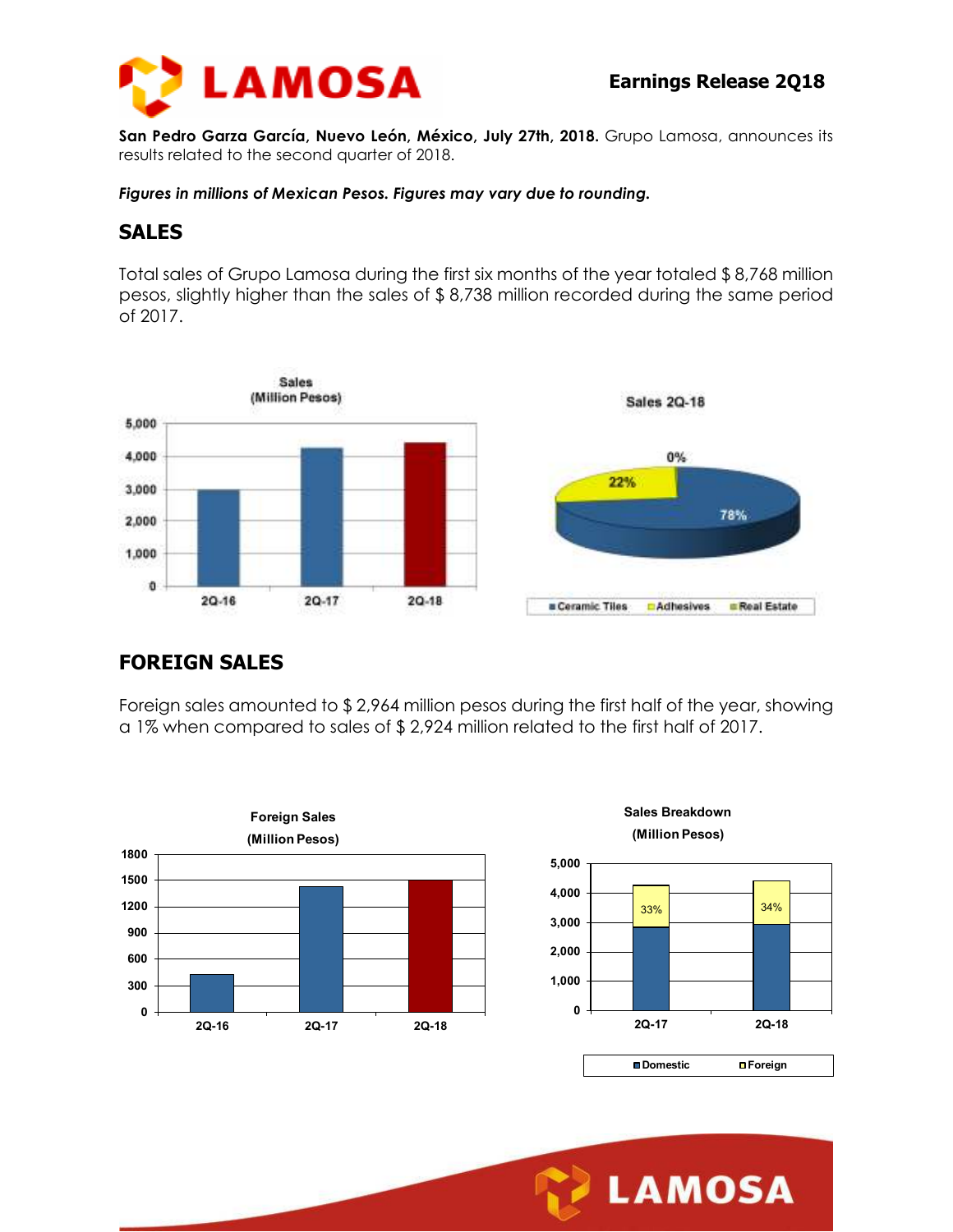

**LAMOSA** 

Grupo Lamosa's businesses showed mixed income behavior during the first half of the year.

#### **PERFORMANCE PER BUSINESS SEGMENT**

|                           | <b>Ceramic Tiles</b> |       |        | <b>Adhesives</b> |         |            | <b>Real Estate</b> |          |       | <b>Total</b> |         |            |
|---------------------------|----------------------|-------|--------|------------------|---------|------------|--------------------|----------|-------|--------------|---------|------------|
|                           | 2Q-17                | 2Q-18 | $Var$  | $2Q-17$          | $2Q-18$ | <u>Var</u> | $2Q-17$            | 2Q-18    | $Var$ | $2Q-17$      | $2Q-18$ | <u>Var</u> |
| <b>Total Sales</b>        | 3,373                | 3,454 |        | 891              | 968     |            | 6                  | $\Omega$ |       | 5.046        | 5,245   |            |
| <b>Intersegment Sales</b> | 0                    | 0     |        | $-2$             | $-1$    |            | 0                  | 0        |       | $-778$       | $-824$  |            |
| <b>Net Sales</b>          | 3,373                | 3,454 | 2%     | 889              | 967     | 9%         | 6                  | $\Omega$ |       | 4.268        | 4,421   | 4%         |
| <b>EBIT</b>               | 537                  | 483   | $-10%$ | 205              | 188     | $-8%$      | 0                  | 0        |       | 746          | 663     | $-11%$     |
| Dep. Amort. & Others      | 177                  | 126   | $-29%$ | 11               | 10      | $-6%$      | $\Omega$           | $\Omega$ |       | 211          | 159     | $-25%$     |
| <b>EBITDA</b>             | 713                  | 609   | $-15%$ | 216              | 198     | $-8%$      | 0                  | 0        |       | 957          | 823     | $-14%$     |
| <b>%</b>                  | 21%                  | 18%   |        | 24%              | 21%     |            |                    |          |       | 22%          | 19%     |            |

|                           |               | <b>Ceramic Tiles</b> |        |        | <b>Adhesives</b> |            |               | <b>Real Estate</b> |       |          | <b>Total</b> |            |
|---------------------------|---------------|----------------------|--------|--------|------------------|------------|---------------|--------------------|-------|----------|--------------|------------|
|                           | <b>Jun-17</b> | $Jun-18$             | Var    | Jun-17 | <b>Jun-18</b>    | <u>Var</u> | <b>Jun-17</b> | <b>Jun-18</b>      | $Var$ | Jun-17   | Jun-18       | <u>Var</u> |
| <b>Total Sales</b>        | 6.908         | 6,843                |        | 1.825  | 1,928            |            | 8             | 0                  |       | 10.393   | 10,500       |            |
| <b>Intersegment Sales</b> | 0             | 0                    |        | $-3$   | $-2$             |            | 0             | 0                  |       | $-1.655$ | $-1,732$     |            |
| <b>Net Sales</b>          | 6.908         | 6.843                | $-1%$  | 1,822  | 1,926            | 6%         | 8             | 0                  |       | 8.738    | 8,768        | 0%         |
| <b>EBIT</b>               | 639           | 1,028                | 61%    | 422    | 410              | $-3%$      | $\Omega$      | 0                  |       | 1,056    | 1,425        | 35%        |
| Dep. Amort. & Others      | 352           | 277                  | $-21%$ | 22     | 20               | $-9%$      | $\Omega$      | 0                  |       | 424      | 345          | $-19%$     |
| <b>EBITDA</b>             | 992           | 1.306                | 32%    | 444    | 430              | $-3%$      | 0             | 0                  |       | 1.480    | 1,770        | 20%        |
| <b>%</b>                  | 14%           | 19%                  |        | 24%    | 22%              |            |               |                    |       | 17%      | 20%          |            |

# **CERAMIC TILE BUSINESS**

The sales of the ceramic tile business during the first six months of the year amounted to \$ 6,843 million pesos, a figure that represented 78% of total sales, and a reduction of 1% in relation to the sales of \$ 6,908 million recorded during the first semester of 2017.

# **ADHESIVES BUSINESS**

The adhesive business showed sales of \$ 1,926 million pesos during the first half of the year, a number that represented 22% of total sales and an increase of 6% compared to the sales of \$ 1,822 million recorded by this business during the same period of the last year.

#### **OPERATING INCOME**

The operating result was benefited by the company's effort to reduce costs and expenses, as well as by the favorable performance of Ceramica San Lorenzo operations in South America. Operating income during the first half of the year amounted to \$ 1,425 million pesos, 35% higher than the operating income of \$ 1,056 million related to the first half of 2017. The margin to sales stood at 16%, larger than the margin of 12 % recorded during the first 6 months of the previous year. It is worth mentioning that the adequate performance of operations in South America is derived from the synergies and integration plan of Ceramica San Lorenzo, which involved, during the first semester of 2017, non-recurring expenses for \$ 390 million pesos, corresponding to the closure of 2 plants in Argentina.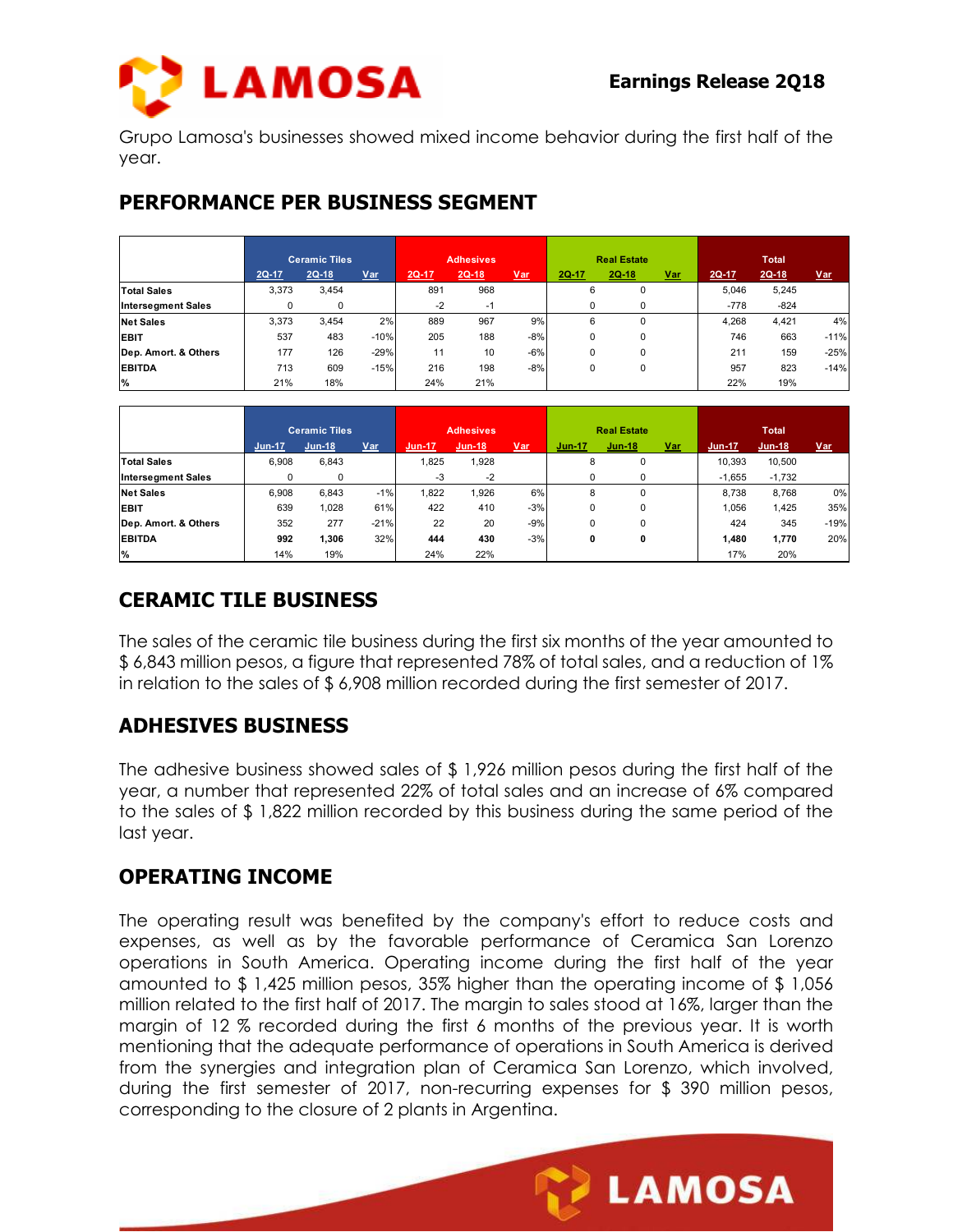

The Ebitda of the company at the end of the first semester of the year amounted to \$1,770 million pesos, showing an increase of 20% in relation to the Ebitda of \$ 1,480 million during the first semester of 2017. The Ebitda margin to sales was 20%, which is favorably compared versus the 17% shoed at the end of the first semester of the previous year.



# **NET INCOME**

Despite the lower financial cost reported during the first half of the year, which showed a 14% reduction in the company's net financial expense, the devaluation of the peso against the dollar of approximately 1% implied a foreign exchange loss of \$ 21 million pesos, compared to the gain of \$736 million recorded during the first half of 2017. The latter resulted that the comprehensive financing cost showed a reduction of 178% when moving from an income of \$397 million pesos to a cost of \$311 million.

The growth in the results and the lower level of taxes offset the increase recorded in the company's comprehensive financing cost, which favorably impacted the net result of the company. The net profit recorded during the first semester of the year was \$ 772 million pesos, showing a margin to sales of 9%, and a growth of 13% when compared to the net profit of \$ 681 million recorded during the first semester of 2017.



**LAMOSA**